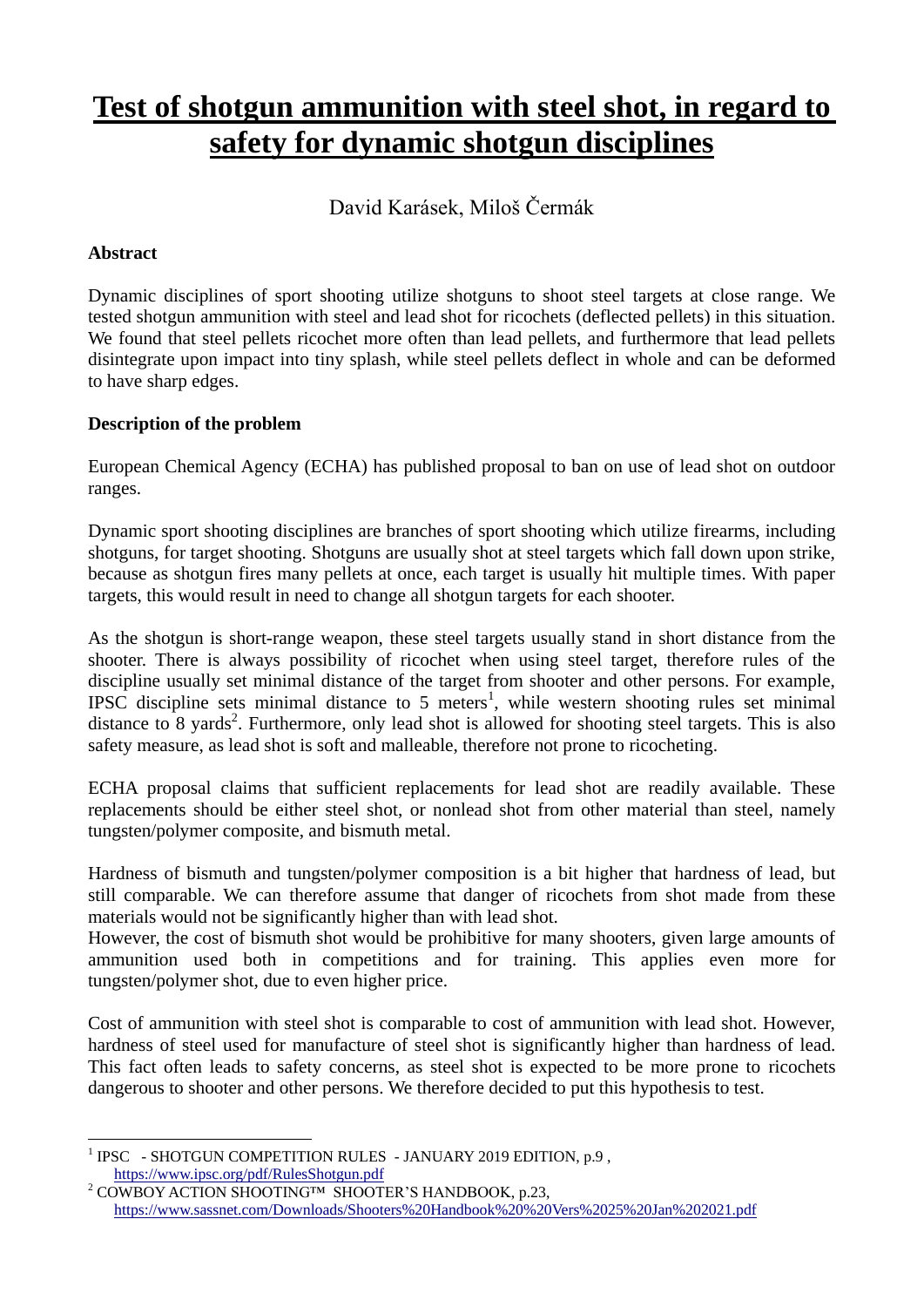#### **Situation on the range**

There are two types of persons who are endangered by deflected shot during shooting shotgun on steel targets.

First group is shooter himself and persons standing near him (usually referee). The shooter stands most close to the target, but he should be endangered only by ricochets from the target right in front of him (horizontal angle of impact close to 90°).

The other endangered group is audience, who stands somewhat further (usually by 2-3 m) but can be hit by ricochets from other angles. This can happen when the shooter shoots target which is not in front of him (in which case projectiles are deflected away from him).

#### **Test situations**

Reenacting of first situation was quite simple. One steel target was set 5 meters before shooting line, with striking face towards shooter (angle of impact 90°). Vertically, the target was tilted by about 10° away from shooter. This tilt is common, as can be seen on videos from actual competitions<sup>3</sup>. The target was not in exactly the same position before each shot, as it fell after each hit and had to be set again. Two meters behind the shooter, we did set cardboard paper screen 2 meters high, in order to detect ricochets which would be deflected but miss the shooter. We shot five rounds of lead shot and five rounds of steel shot.



Setting up second type of situation was a bit more difficult, as the probability of ricochet depends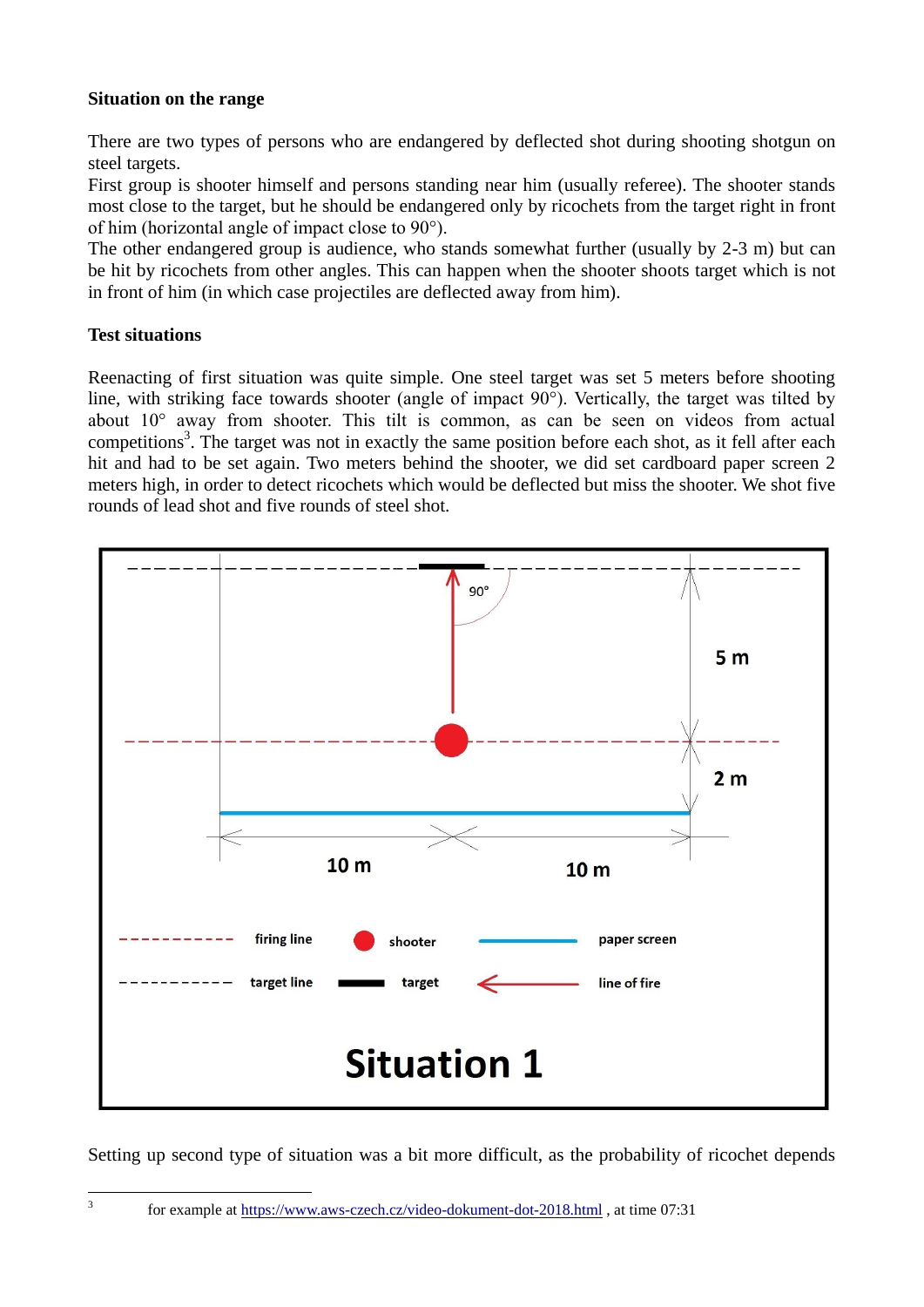greatly on angle of impact – the lesser is the angle, the greater is risk of deflection. Rules of dynamic disciplines do not set any minimal angle of impact. As rules of western shooting allow deviation of barrel up to 85° and rules of IPSC allow deviation of the barrel of gun up to 90° (i.e., shooting parallel to firing line), it would be theoretically possible to set angle of impact close to 0°, where deflection is almost certain. However, shooting situations in competitions are never construed in this way. Common situation when target is struck from lesser angle than 90° is when there is line of targets in front of shooter. Our estimate is that in such a situation, angle of impact should be not lesser that 45°. We therefore set four situations, where target line was 5 meters away from firing line. First target was set 1 m aside (angle of impact 78,6°), second was set 2 m aside (angle of impact 68°), third was set 3 m aside (angle of impact 59°) and last one was set 5 m aside (angle of impact 45°). Two meters behind firing line (i.e., 7 m from targets) we set cardboard paper screen two meters high to detect ricochets which would be deflected into audience. We shot five rounds of lead shot and five rounds of steel shot on each target.

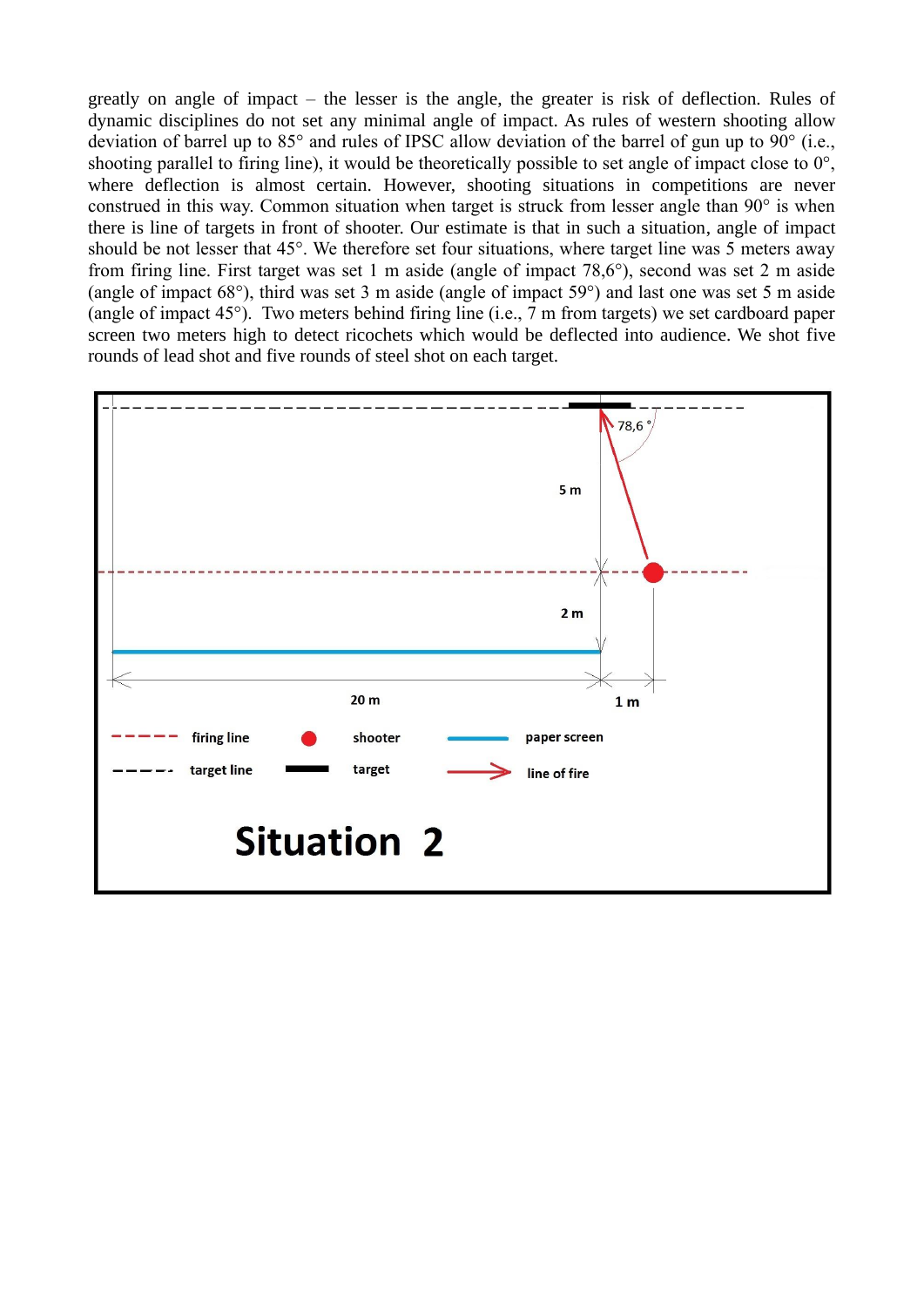

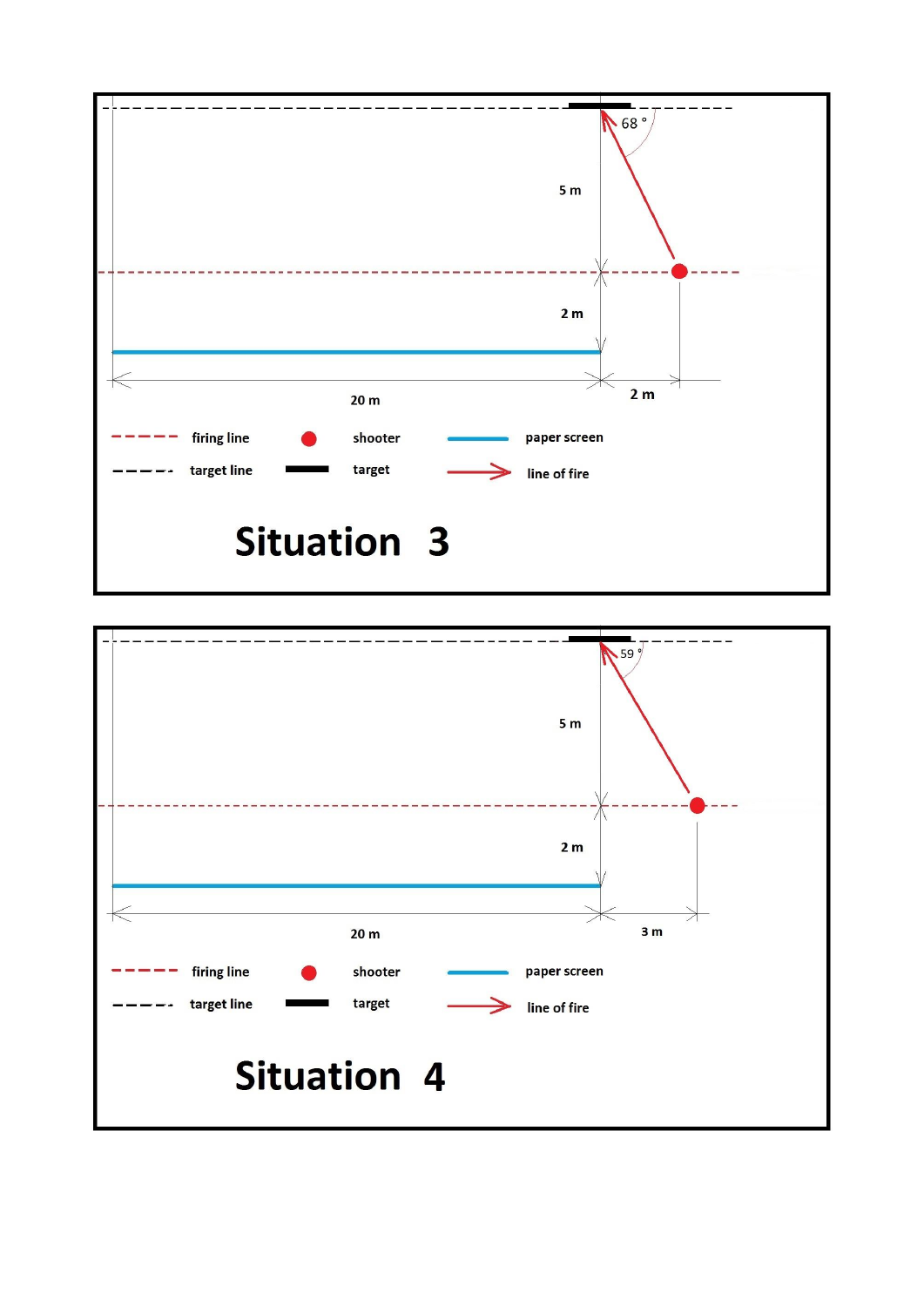

### **Equipment**

We tested shotgun ammunition NSI Steel Caccia with 3.1 mm steel shot, and S&B Corona with 3.0 mm lead shot as testing group<sup>4 5</sup>. Both types of ammunition were of common shotgun caliber 12/70 and were fired from repeating lever-action shotgun Norinco YL12 – IJ87 with cylindrical (no choke) barrel 560 mm long (including the chamber).

Steel targets were 83 cm tall, 31 cm wide and 1 cm thick. Front surface was rough due to extensive previous use.



 $\overline{4}$ Maximum size of shot allowed for western shooting is size 4 (3.5 mm). IPSC rules do not limit size of shot.

<sup>5</sup> Tested shots are not of the same size, because they are not made of the same size – steel shot is manufactured a bit larger, to make up for worse ballistic properties.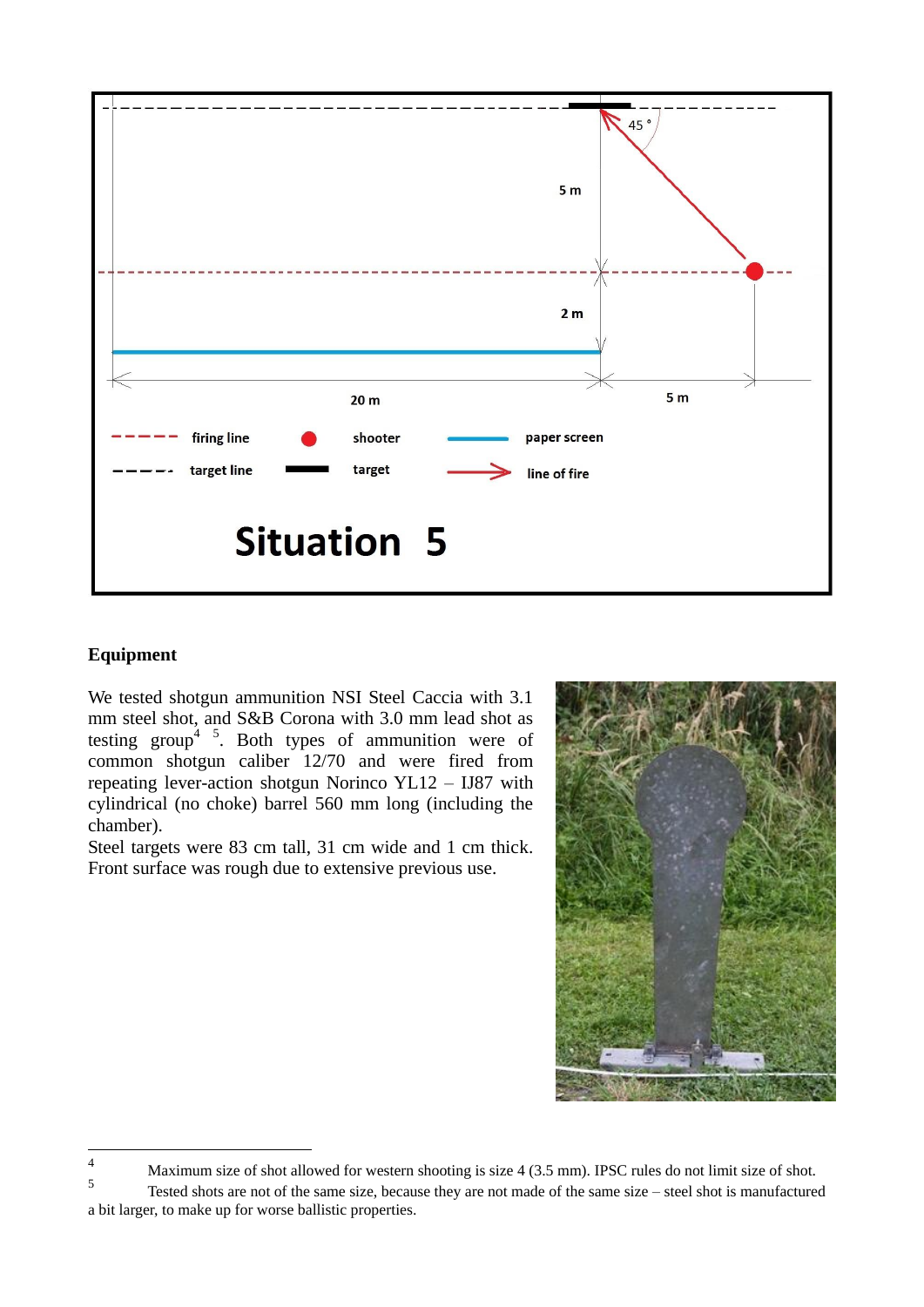# **Test results**

### **Deflection**

In situation 5 (angle of impact 45°), we found no marks of ricochets from either type of shot on the screen. We presume that if there were any ricochets, they fell farther than 20 m. This should mean no problem for sport shooting disciplines, as these pellets would probably hit side berm, but it could mean safety concerns for hunting use (for example after accidental deflection from rock), as the line of hunting participants can be easily over 100 m long.

In situation 4 (angle of impact 59°), we found 1 ricochet from lead shot and 3 ricochets from steel shot. Pattern of disperse can be seen on the picture.



In situation 3 (angle of impact 68°), we found 2 ricochets from lead shot and 3 ricochets from steel shot. Pattern of disperse can be seen on the picture.

| <b>SITUATION 3</b>                                                                                                                                |  |  |
|---------------------------------------------------------------------------------------------------------------------------------------------------|--|--|
| Detecting screen is 20x2 m<br>Angle of impact is 68°<br>Green dot are richchets from lead shot (2)<br>Blue dots are ricochets from steel shot (3) |  |  |

In situation 2 (angle of impact 78,6°), we found 7 ricochets from lead shot and 16 ricochets from steel shot. Pattern of disperse can be seen on the picture.

| <b>SITUATION 2</b> |                          |                                                                                                                                                      |  |  |
|--------------------|--------------------------|------------------------------------------------------------------------------------------------------------------------------------------------------|--|--|
|                    |                          |                                                                                                                                                      |  |  |
|                    | Angle of impact is 78,6° | <b>Detecting screen is <math>20x2 \text{ m}</math></b> Green dots are richochets from lead shot (7)<br>Blue dots are richochets from steel shot (16) |  |  |

In situation 1 (angle of impact 90°), we found 5 ricochets from lead shot and 12 ricochets from steel shot. Pattern of disperse can be seen on the picture.



At least two more steel pellets in Situation 1 did hit test shooter – one was found on clothing on right shoulder, second did hit protective goggles where it left small mark (see photo). Also when shooting steel shot, we heard sound of many pellets which flew over the screen and fell into bushes behind it. This was not observed with lead shot.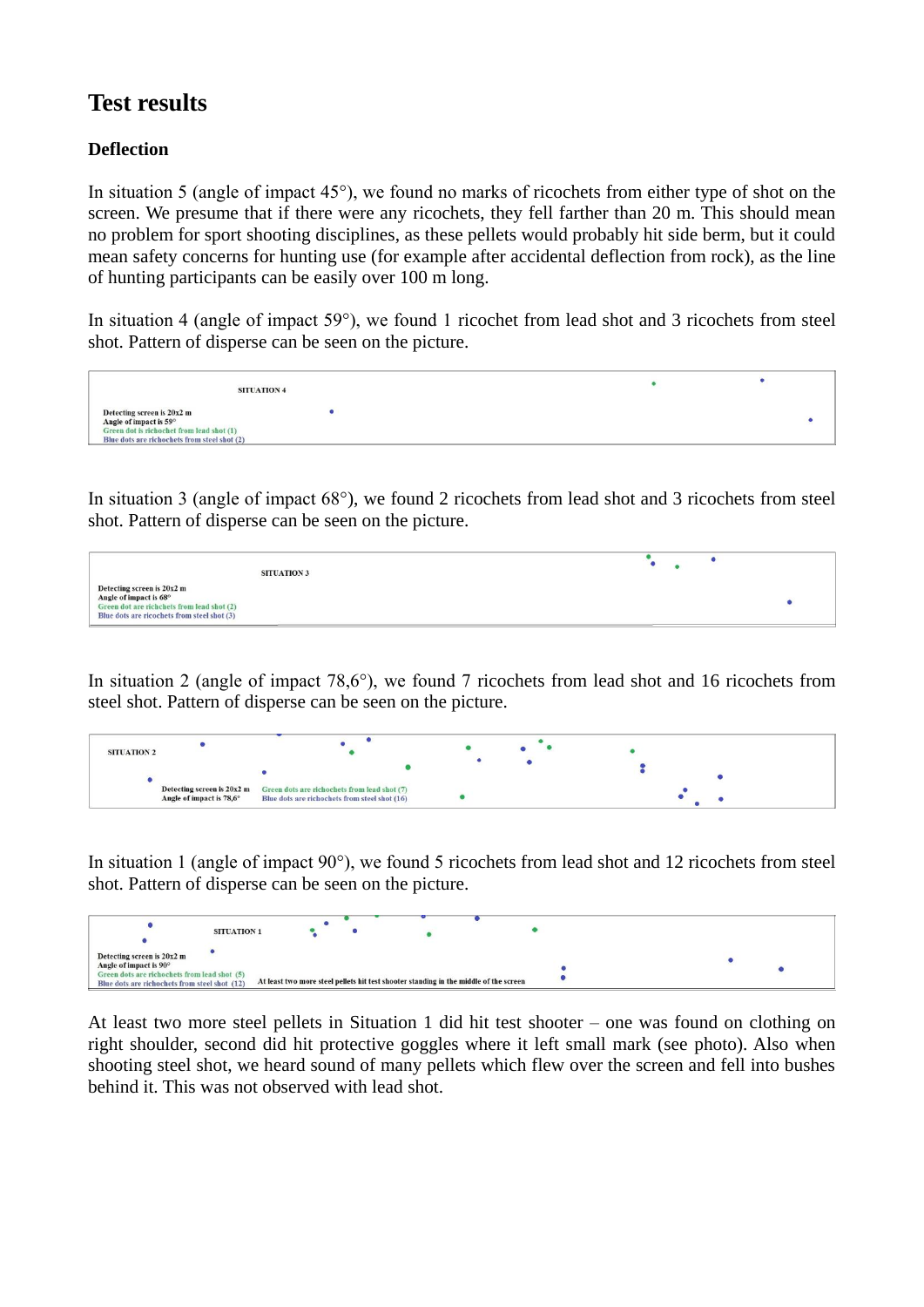

In total, we found 15 ricochets from lead shot and 36 ricochets from steel shot.

| Situation      | Angle of impact           | Lead ricochets | Steel ricochets |
|----------------|---------------------------|----------------|-----------------|
|                | $90^{\circ}$              |                | 14              |
| $\overline{2}$ | $78,6^\circ$              |                | 16              |
|                | $68^\circ$                |                |                 |
| $\overline{4}$ | $59^\circ$                |                |                 |
|                | $45^{\circ}$              | υ              |                 |
| Total          | $45^{\circ} - 90^{\circ}$ | 15             | 36              |

#### **Deformation of pellets**

Some deflected projectiles were caught in the cardboard and retrieved. (The fact that some ricochets did not penetrate cardboard should not be construed into claims that these ricochets are not dangerous, as some pellets were caught but others went cleanly through, and at least one pellet retained enough energy to damage ballistic goggles.) All recovered residue from lead shot were tiny splinters (around  $1 - 2$  mm). All retrieved steel shots were deformed but whole, with deformation ranging from mildly damaged round pellet to almost flat with quite sharp rim (see photo).